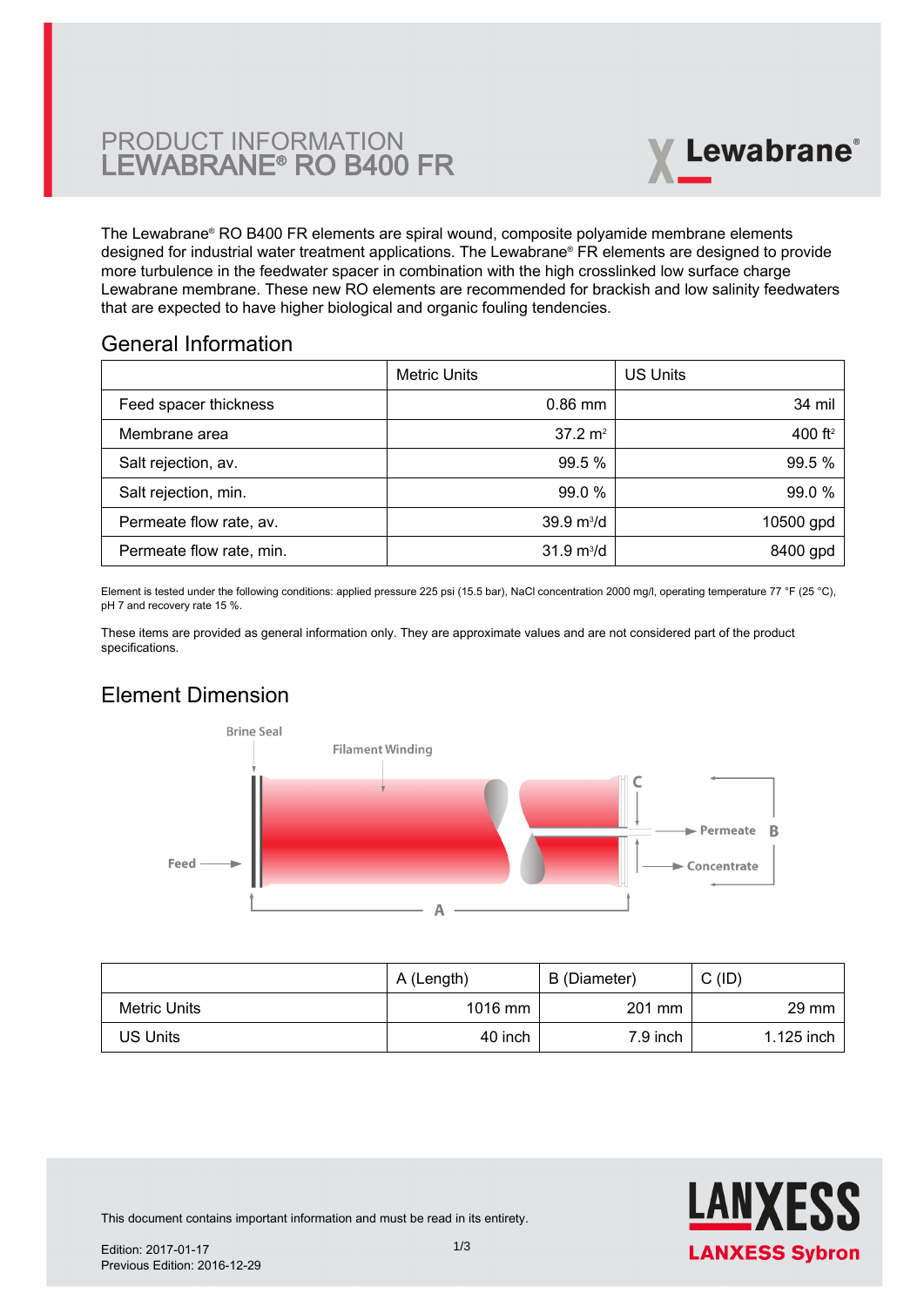# PRODUCT INFORMATION LEWABRANE® RO B400 FR



### Application Data

|                                 | Metric units       | US units        |
|---------------------------------|--------------------|-----------------|
| Operating pressure, max.        | 41 bar             | 600 psi         |
| Operating temperature, max.     | 45 $^{\circ}$ C    | 113 $\degree$ F |
| Feed water SDI, max.            | 5                  | 5               |
| pH range during operating       | $2 - 11$           | $2 - 11$        |
| pH range during cleaning        | $1 - 12$           | $1 - 12$        |
| Pressure drop per element, max. | 1.0 <sub>bar</sub> | 15 psi          |
| Pressure drop per vessel, max.  | 3.5 <sub>bar</sub> | 50 psi          |
| Chlorine concentration, max.    | $0.1$ ppm          | $0.1$ ppm       |

As with any product, use of the products mentioned in this publication in a given application must be tested (including field testing, etc.) by the user in advance to determine suitability.

# Additional Information

- Treat RO Elements with care; do not drop the element.
- Each RO Element is wet tested, preserved in a 1% weight sodium bisulfite solution, and vacuum packed in oxygen barrier bags.
- During storage, avoid freezing and direct sunlight. The temperature should be below 35 °C (95 °F).

## After Installation

- Keep the RO Elements wet, and use a compatible preservative for storage duration longer than 7 days.
- During the inital start up, discharge the first permeate to drain for 30 min.
- Permeate back pressure should not exceed feed pressure at any time.
- The RO Elements shall be maintained in a clean condition, unfouled by particulate matter or precipitates or biological growth.
- Consider cleaning, if the pressure drop increases by 20% or water permeability decreases by 10%.
- Use only chemicals which are compatible with the membrane.
- For additional information consult the Lewabrane® technical information available at www.lpt.lanxess.com.



This document contains important information and must be read in its entirety.